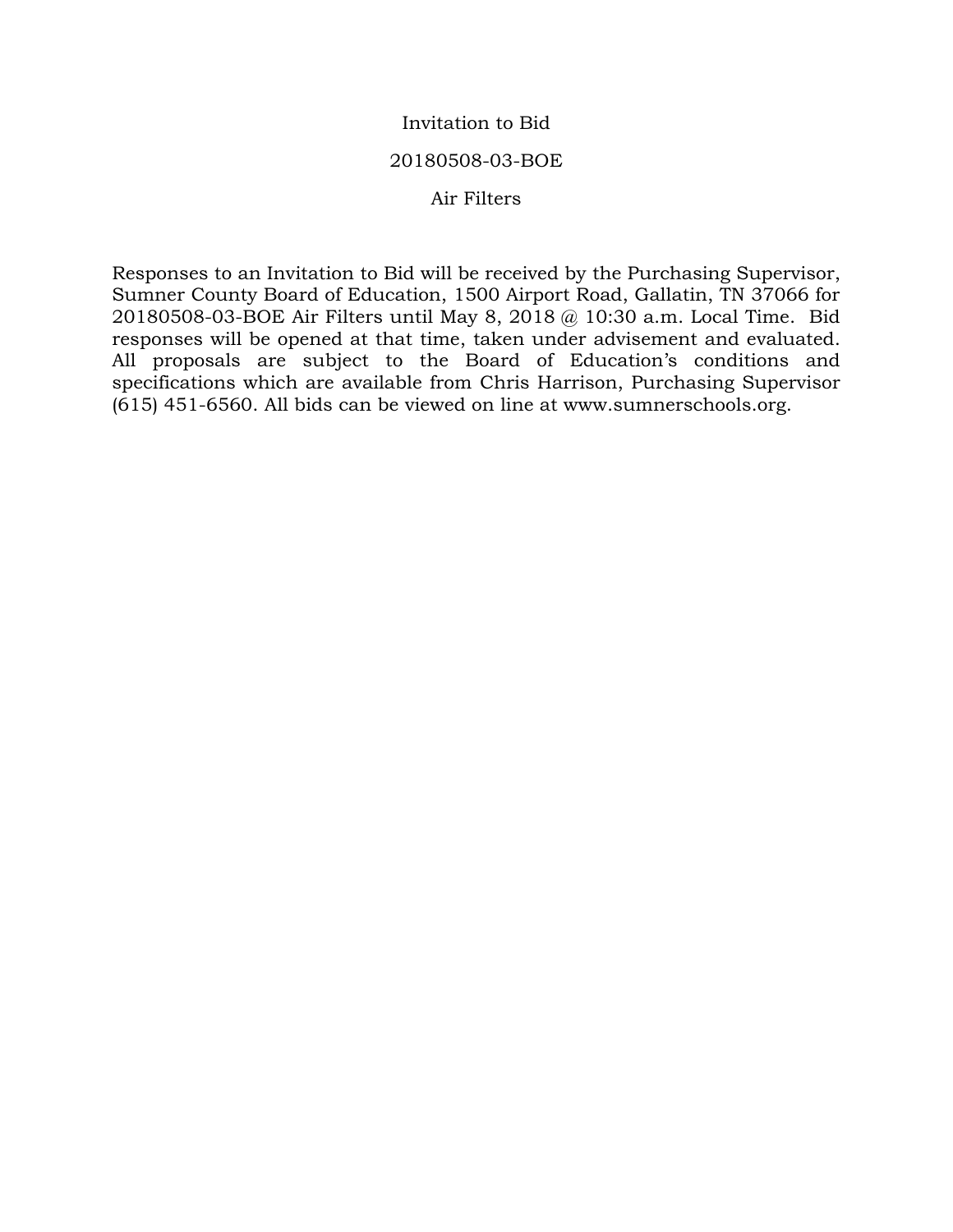# **INVITATION TO BID (ITB)**

#### **NUMBER: 20180508-03-BOE**

# **SUMNER COUNTY BOARD OF EDUCATION**

*This solicitation document serves as the written determination of the SCS Purchasing Supervisor that the use of Competitive Sealed Proposal for this solicitation is in the best interest of SCS.*

#### **RFP Title: Air Filters**



# **Purchasing Staff Contact:**

615-451-6560 615-451-6569 chris.harrison@sumnerschools.org janice.wright@sumnerschools.org

Chris Harrison Janice Wright Purchasing Supervisor **Purchasing Coordinator** 

Release Date: April 23, 2018 Proposal Due Date: May 8, 2018 @ 10:30 a.m.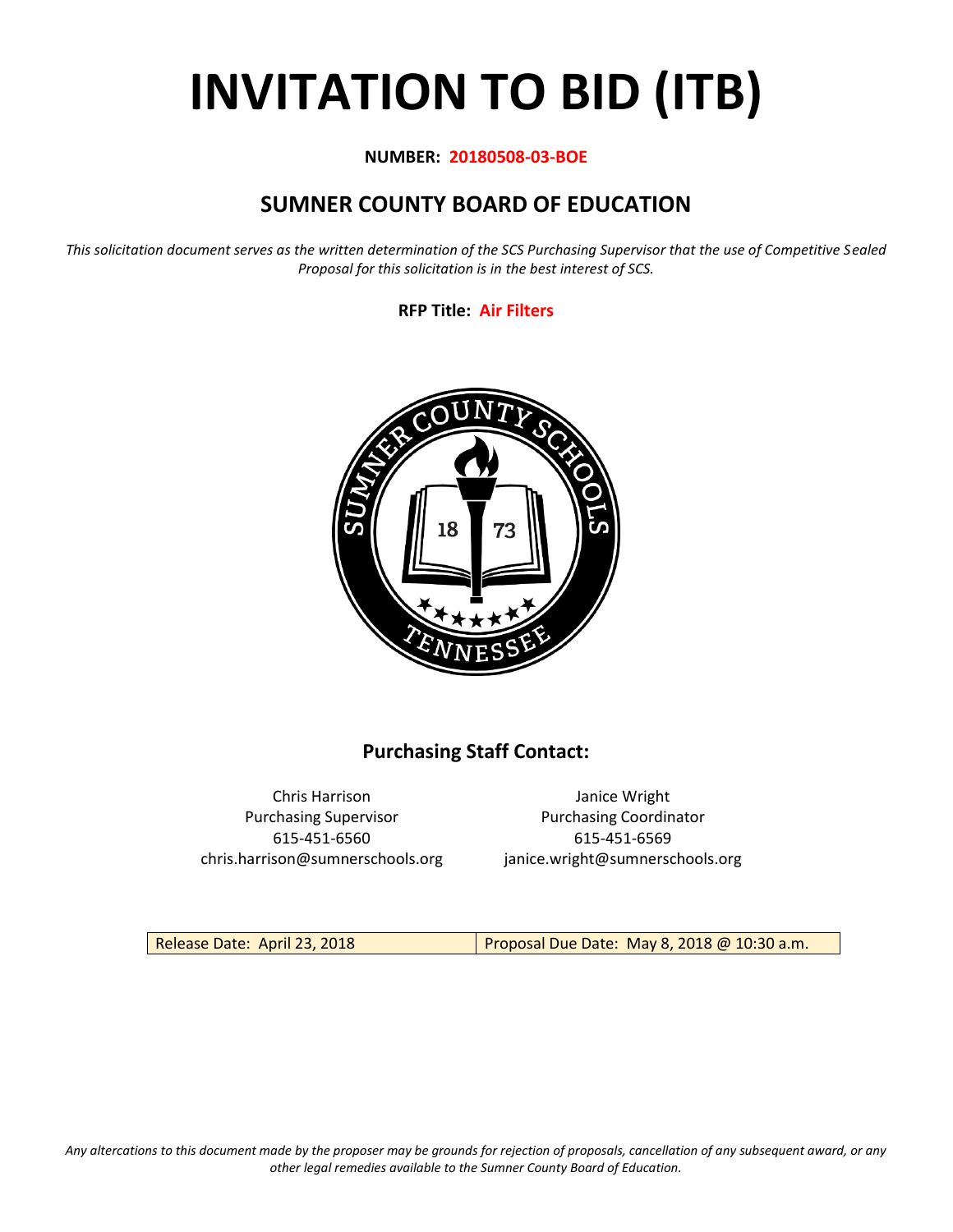# **NOTICE TO PROPOSERS**

There may be one or more amendments to this ITB. In order to receive communication for any such amendments issued specifically to this ITB, the proposer must provide the information requested below to the Sumner County Board of Education (SCS) Purchasing Department. The information may be sent by email to: Chris Harrison, Purchasing Supervisor, chris.harrison@sumnerschools.org. SCS will send amendments only to those proposers which complete and return this information in a timely manner.

| <b>ITB Number:</b>      | 20180508-03-BOE Air Filters |
|-------------------------|-----------------------------|
| Company Name:           |                             |
| <b>Mailing Address:</b> |                             |
|                         |                             |
|                         |                             |
| <b>Phone Number:</b>    |                             |
| <b>Contact Person:</b>  |                             |
| <b>Email Address:</b>   |                             |
|                         |                             |
|                         |                             |
| <b>Printed Name:</b>    |                             |
| Date:                   |                             |

Emailed amendments will be sent in a Microsoft Word (Office for Windows) or Portable Document Format (pdf) format. Any alterations to the document made by the proposer may be grounds for rejection of proposal, cancellation of any subsequent award or any other legal remedies available to SCS.

Amendments will also be posted on the SCS website **https://sumnerschools.org/index.php/current-bids-and-rfps** and attached to the solicitation listing as a PDF or WORD file. Check the particular solicitation on the Current Bids and RFPs webpage for any posted amendments.

By completing and returning this form, the Proposer has expressed its intent to provide a proposal for **20180508-03-BOE Air Filters.**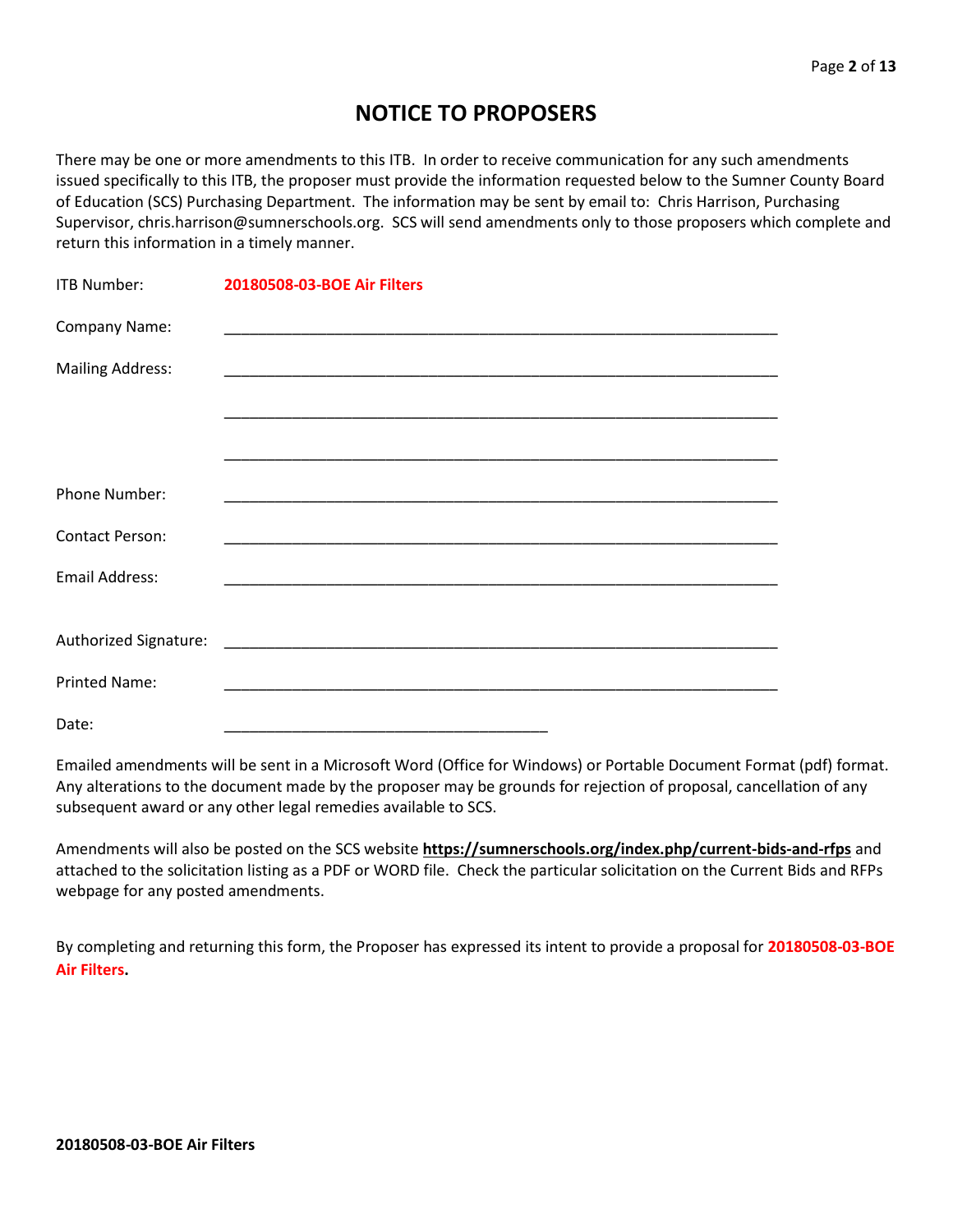# **TABLE OF CONTENTS**

- 1. Specification
- 2. Source Selection and Contract Award
- 3. Schedule of Events
- 4. Delivery of Proposals
- 5. Protests
- 6. New Vendors
- 7. Attachments
	- A. Bid Form/Certification
	- B. IRS Form W9
	- C. Attestation Re Personnel
	- D. Standard Terms and Conditions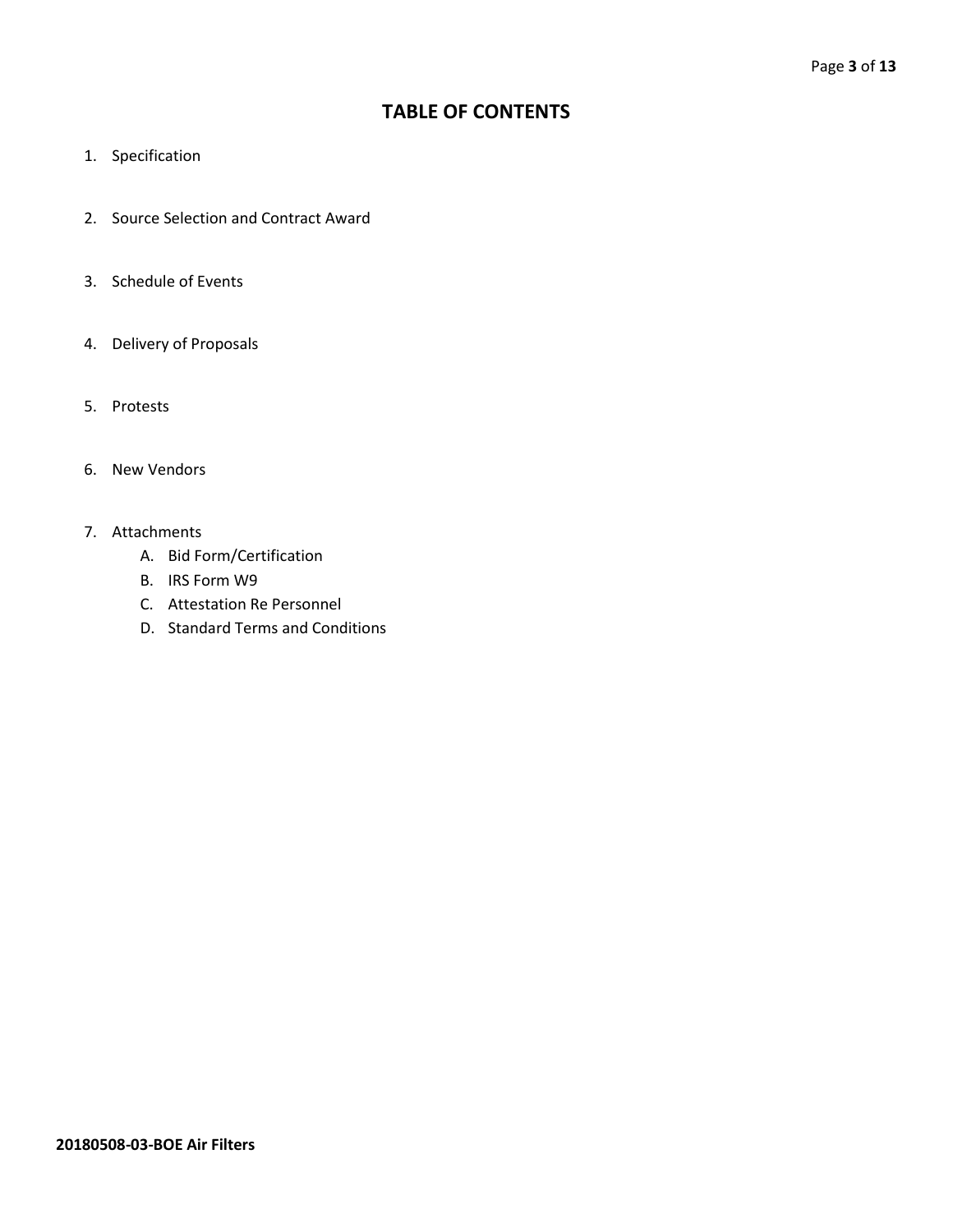#### 1. Specification

The Sumner County Board of Education (SCS) is soliciting bids for air filters. The bid price must be firm for period of one year. Any deviation in pricing, during the contract period, may result in contract nullification. Increases in cost of raw materials, which are beyond the Proposer's control, will be considered as an exception. The Proposer is required to notify SCS a minimum of thirty (30) days prior to the increase. SCS must approve any price increase before it is effective. SCS reserves the right to nullify the contract if it is determined that the price increase is beyond the industry standard.

The bid price is to include cost of shipping. All shipments must be palletized and shrink-wrapped. SCS shall refuse any shipment, at the Proposer's sole expense, not received in the specified manner. The shipping address is 1500 Airport Road, Gallatin, TN 37066.

The Bid Form comprises a list of various filter sizes. SCS reserves the right add/remove filter sizes. SCS shall notify the vendor of any changes and request pricing information for new sizes. Pricing for any new size added during the contract period must remain firm for the duration of the contract period. Proposers must price each filter indicated on the Bid Form.

#### **CONTRACT TERM**

- July 1, 2018 June 30, 2019
- SCS reserves the right to extend the contract for an additional four (4), one-year terms. SCS shall accept requests for price increases sixty (60) days prior to the expiration of the current term. Extensions and price increases are subject to approval by both parties.

#### **Industrial Pleated Filter**

- MERV 8 rating
- 100% Synthetic Fiber
- Galvanized Metal Grid Backing
- V-shape uniform pleat pack
- Water Resistant Frame One Piece Design
- UL tested & approved
- $\bullet$  1", 2", 4" thickness

#### **Automatic Roll Filter Media**

- 2" thickness
- Continuous filament Fiberglass media
- 175<sup>°</sup>F Continuous Operation Temperature limit
- High Fiber content
- Progressive Density construction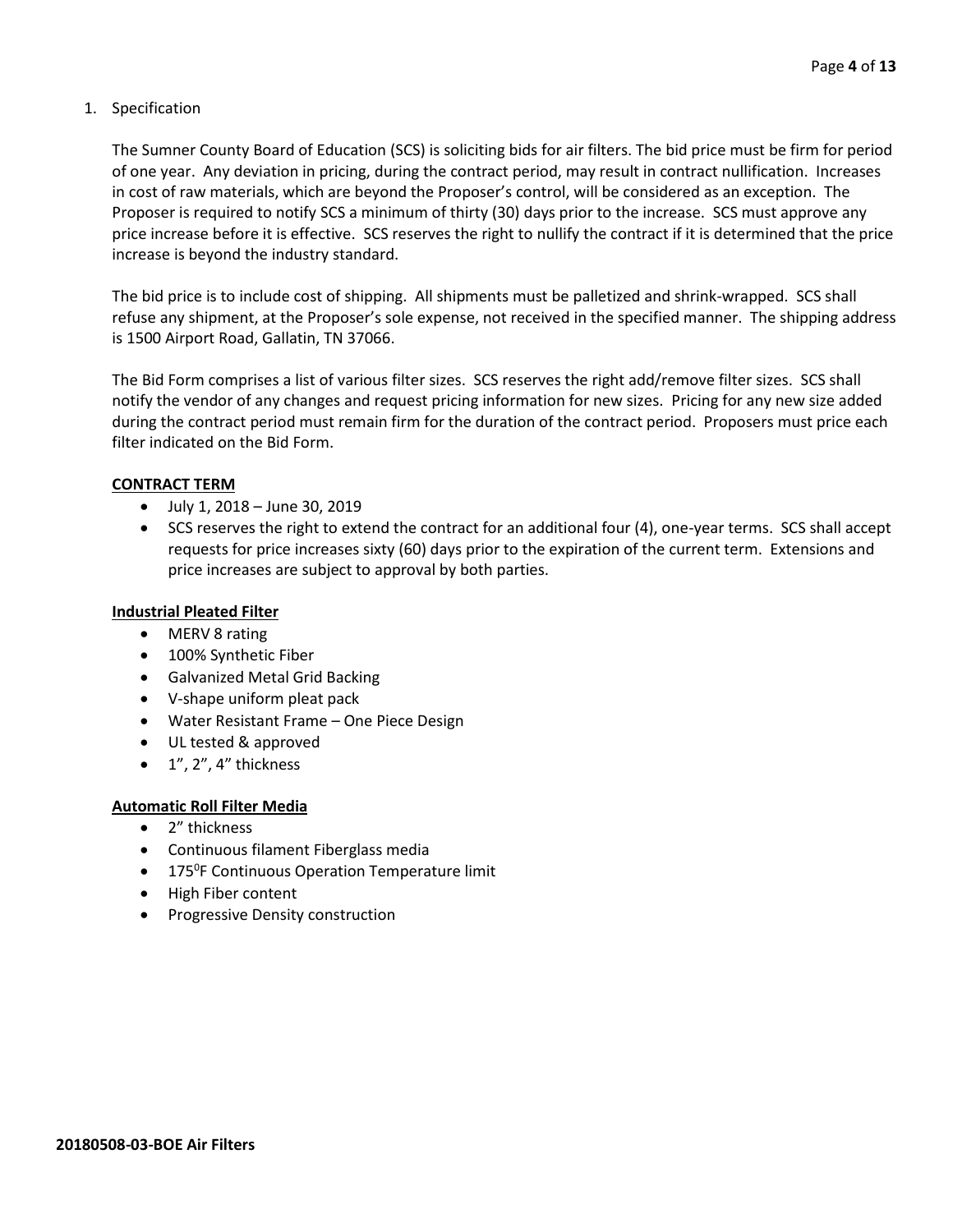- 2. Source Selection and Contract Award
	- Award, if made, will be made to the proposer submitting the lowest cost proposal and whom is also determined to be Responsive.
		- o General Criteria to be determined "Responsive"
			- Does the proposal include all required information?
			- Does the proposal include completed attachment forms?
			- Was the proposal delivered on or before the stated deadline?
	- SCS reserves the right to reject any proposal that takes exception to the specifications unless prior approval is requested and granted by SCS.
	- Upon mutual agreement by both parties, SCS shall grant the right to extend the terms, conditions and prices of contract(s) awarded from this ITB to other Institutions (such as State, Local and/or Public Agencies) who express an interest in participating in any contract that results from this ITB. Each of the "piggyback" Institutions will issue their own purchasing documents for purchase of the goods/services. Proposer agrees that SCS shall bear no responsibility or liability for any agreements between Proposer and the other Institution(s) who desire to exercise this option.
- 3. Schedule of Events

| <b>RFP Issued</b>              | April 23, 2018                      |
|--------------------------------|-------------------------------------|
| <b>Questions DEADLINE</b>      | May 2, 2018                         |
| <b>RFP Submission DEADLINE</b> | May 8, 2018 @ 10:30 a.m. Local Time |

4. Delivery of Proposals

Sealed proposals will be accepted until **May 8, 2018 @ 10:30 a.m. Local Time**. Proposals received after that time will be deemed invalid. Vendors mailing proposal packages must allow sufficient time to ensure receipt of their package by the time specified. There will be no exceptions. Proposals will be opened and read aloud. The reading of the bids will begin at **10:30 a.m. Local Time**.

Due to the nature of deliveries to the SCS Support Services Facility by carriers such as UPS, FedEx and such like; the proposal package will be accepted if the date and time on the delivery confirmation are indicated to be on or before the Proposal Deadline.

Delivery Address: Sumner County Board of Education Attn: Purchasing Supervisor 1500 Airport Road Gallatin, TN 37066

The package containing the proposal must be sealed and clearly marked on the outside of the package: **"20180508-03-BOE Air Filters" DO NOT OPEN**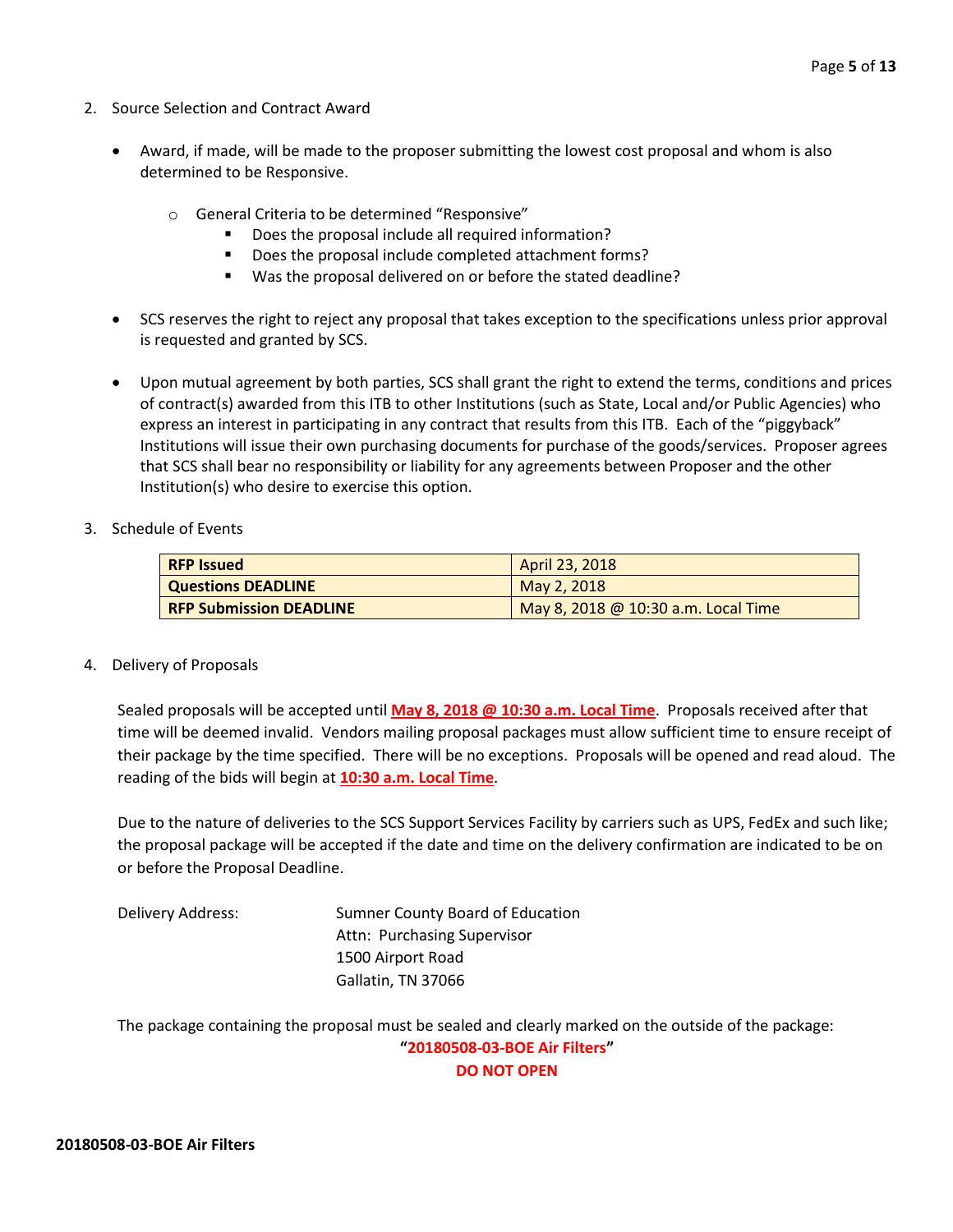#### 5. Protests

In the event that any interested party finds any part of the listed specifications, terms or conditions to be discrepant, incomplete or otherwise questionable in any respect; it shall be the responsibility of the concerned party to notify the SCS Purchasing Office of such matters immediately upon receipt of the ITB. All notifications must be sent to the Purchasing Supervisor via email at [purchasing@sumnerschools.org.](mailto:purchasing@sumnerschools.org)

Any actual or prospective Proposer who is aggrieved in connection with the ITB or award of a contract may protest to the Purchasing Supervisor and/or the Sumner County Board of Education at its regularly scheduled meeting.

#### 6. New Vendors

- To comply with Internal Revenue Service requirements, all vendors who perform any type of service are required to have a current IRS Form W-9 on file with the SCS Finance Department. It is a mandatory requirement to complete the IRS Form W-9 (Attachment 1) included in this RFP.
- To comply with the Tennessee Lawful Employment Act (50-1-702 and 50-1-703), non-employees (individuals paid directly by the employer in exchange for the individual's labor or services) must have on file one (1) of the following documents:
	- o A valid Tennessee driver's license or photo identification;
	- $\circ$  A valid driver's license or photo identification from another state where the license requirements are at least as strict as those in Tennessee;
	- o A birth certificate issued by a U.S. state, jurisdiction or territory;
	- o A U.S. government issued certified birth certificate;
	- o A valid, unexpired U.S. passport;
	- o A U.S. certificate of birth abroad (DS-1350 or FS-545)
	- o A report of birth abroad of a U.S. citizen (FS-240);
	- o A certificate of citizenship (N560 or N561);
	- o A certificate of naturalization (N550, N570 or N578);
	- o A U.S citizen identification card (I-197 or I-179); or
	- $\circ$  Valid alien registration documentation or other proof of current immigration registration recognized by the United States Department of Homeland Security that contains the individual's complete legal name and current alien admission number or alien file number (or numbers if the individual has more than one number).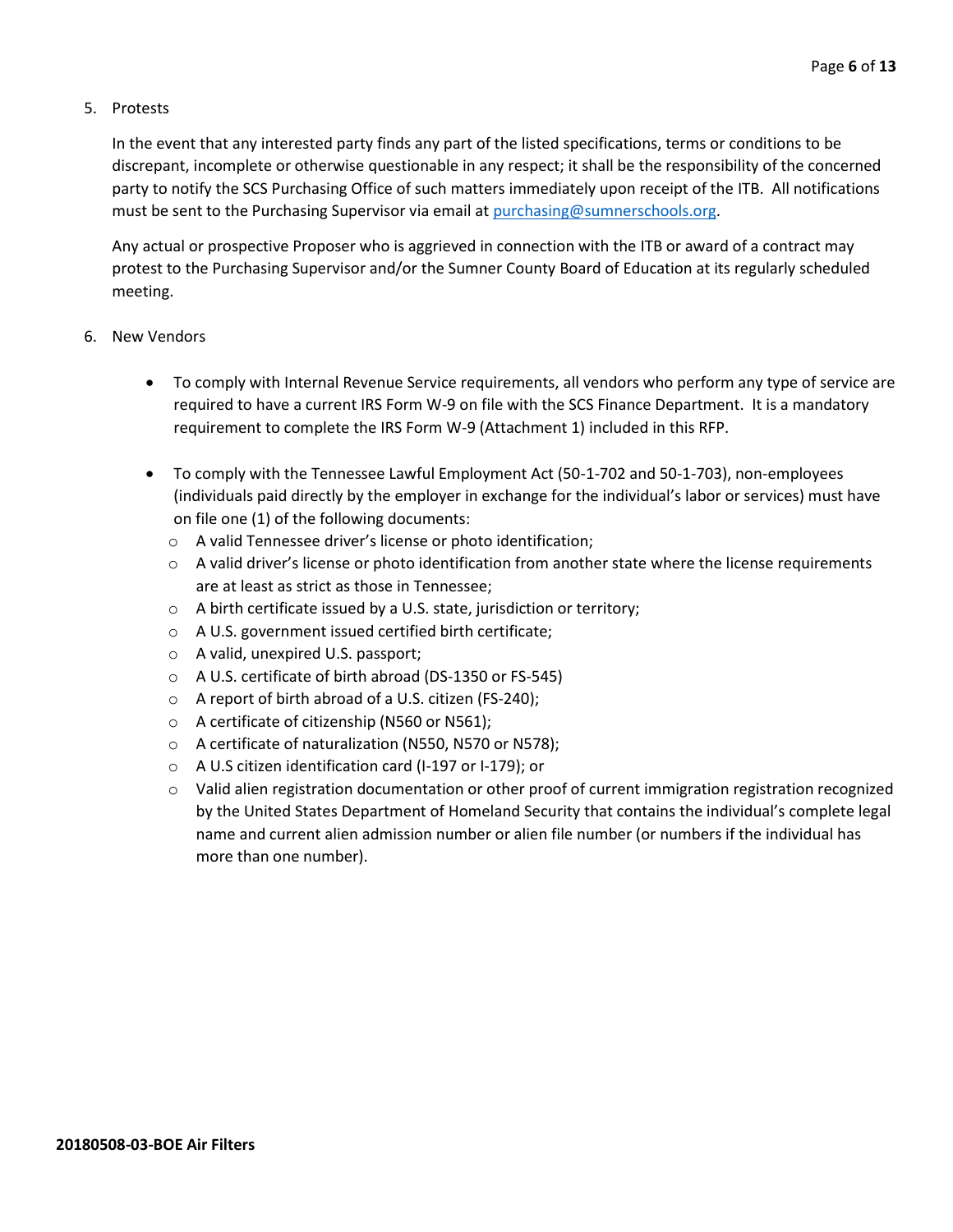#### **7.A Bid Form**



Attn: Purchasing Supervisor 1500 Airport Road Gallatin, TN 37066

Date

#### **Refer to Page 8 of 13 to complete Unit Pricing.**

By checking this box, Proposer agrees that SCS reserves the right to extend the terms, conditions and prices of this contract to other Institutions (such as State, Local and/or Public Agencies) who express an interest in participating in any contract that results from this ITB. Each of the piggyback Institutions will issue their own purchasing documents for the goods/service. Proposer agrees that SCS shall bear no responsibility or liability for any agreements between Proposer and the other Institution(s) who desire to exercise this option.

| <b>AUTHORIZED SIGNATURE:</b> |  |
|------------------------------|--|
| <b>PRINTED NAME:</b>         |  |
| TITLE:                       |  |
| <b>COMPANY NAME:</b>         |  |
| <b>PHONE:</b>                |  |
| <b>EMAIL</b>                 |  |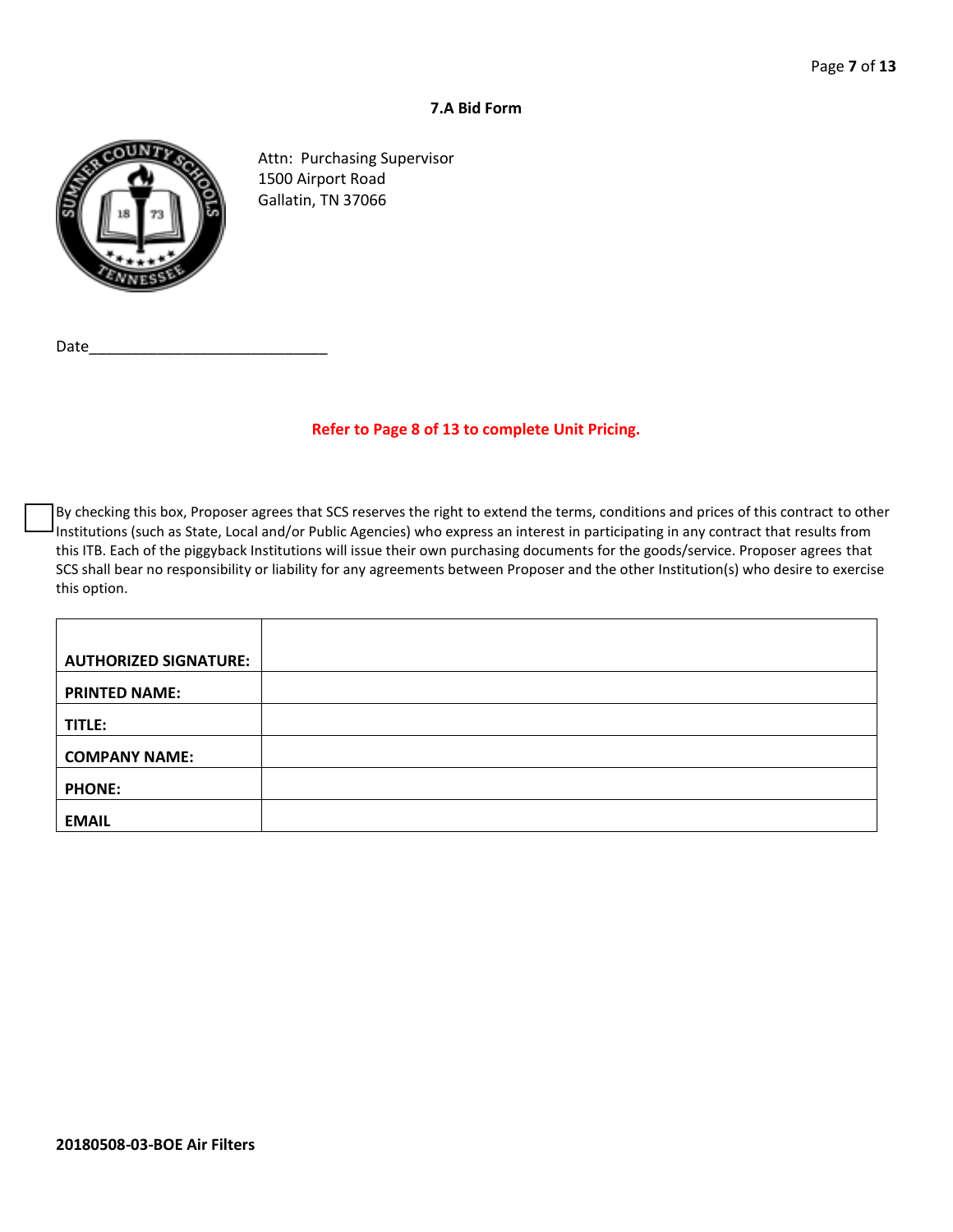|                | Size                           | Price (each) |    | Size                                |
|----------------|--------------------------------|--------------|----|-------------------------------------|
| $\mathbf{1}$   | 8-3/4 x 35-1/4 x 1             |              | 47 | 25 x 28 x 1                         |
| $\overline{2}$ | $8-7/8 \times 16-1/8 \times 1$ |              | 48 | 25 x 32 x 1                         |
| 3              | 8-7/8 x 19-1/8 x 1             |              | 49 | 28 x 36 x 1                         |
| 4              | 8-7/8 x 24-1/8 x 1             |              | 50 | 30 x 30 x 1                         |
| 5              | 8-7/8 x 33-5/8 x 1             |              | 51 | 30 x 36 x 1                         |
| 6              | $10 \times 27 - 1/2 \times 1$  |              | 52 | 12 x 12 x 2                         |
| $\overline{7}$ | $10 \times 28 \times 1$        |              | 53 | 12 x 24 x 2                         |
| 8              | $10 \times 32 \times 1$        |              | 54 | 14 x 20 x 2                         |
| 9              | 10 x 36 x 1                    |              | 55 | 14 x 25 x 2                         |
| 10             | $10 \times 60 \times 1$        |              | 56 | 15 x 31 x 2                         |
| 11             | 12 x 12 x 1                    |              | 57 | 16 x 16 x 2                         |
| 12             | 12 x 20 x 1                    |              | 58 | $16 \times 20 \times 2$             |
| 13             | 12 x 24 x 1                    |              | 59 | 16 x 24 x 2                         |
| 14             | 12 x 33 x 1                    |              | 60 | 16 x 25 x 2                         |
| 15             | 12 x 48 x 1                    |              | 61 | 18 x 18 x 2                         |
| 16             | 13-5/8 x 65-1/2 x 1            |              | 62 | 18 x 20 x 2                         |
| 17             | $13 - 7/8 \times 28 \times 1$  |              | 63 | 18 x 24 x 2                         |
| 18             | 14 x 20 x 1                    |              | 64 | 18 x 25 x 2                         |
| 19             | 14 x 30 x 1                    |              | 65 | 18 x 28 x 2                         |
| 20             | 15 x 17 x 1                    |              | 66 | 18 x 30 x 2                         |
| 21             | 15 x 36 x 1                    |              | 67 | 19 x 28 x 2                         |
| 22             | 16 x 16 x 1                    |              | 68 | 20 x 20 x 2                         |
| 23             | 16 x 17 x 1                    |              | 69 | 20 x 22 x 2                         |
| 24             | 16 x 20 x 1                    |              | 70 | 20 x 24 x 2                         |
| 25             | 16 x 24 x 1                    |              | 71 | 20 x 25 x 2                         |
| 26             | 16 x 25 x 1                    |              | 72 | 20 x 42 x 2                         |
| 27             | 16 x 30 x 1                    |              | 73 | $21 - 1/2 \times 36 - 1/2 \times 2$ |
| 28             | 16 x 36 x 1                    |              | 74 | $22 - 1/2 \times 22 - 1/2 \times 2$ |
| 29             | 18 x 18 x 1                    |              | 75 | $22 \times 24 \times 2$             |
| 30             | 18 x 20 x 1                    |              | 76 | 22 x 28 x 2                         |
| 31             | 18 x 24 x 1                    |              | 77 | 24 x 24 x 2                         |
| 32             | 18 x 25 x 1                    |              | 78 | 24 x 28 x 2                         |
| 33             | 19 x 27 x 1                    |              | 79 | 25 x 25 x 2                         |
| 34             | 20 x 20 x 1                    |              | 80 | 25 x 28 x 2                         |
| 35             | 20 x 22-1/4 x 1                |              | 81 | 28 x 30 x 2                         |
| 36             | 20 x 25 x 1                    |              | 82 | 28 x 32 x 2                         |
| 37             | 20 x 30 x 1                    |              | 83 | 28 x 36 x 2                         |
| 38             | 21-1/8 x 21-3/8 x 1            |              | 84 | 30 x 20 x 2                         |
| 39             | 22 x 22 x 1                    |              | 85 | 30 x 21 x 2                         |
| 40             | 22 x 33 x 1                    |              | 86 | 30 x 32 x 2                         |
| 41             | 24 x 24 x 1                    |              | 87 | 30 x 36 x 2                         |
| 42             | 24 x 26 x 1                    |              | 88 | 31 x 31 x 2                         |
| 43             | 24 x 28 x 1                    |              | 89 | 18 x 24 x 4                         |
| 44             | 24 x 30 x 1                    |              | 90 | 20 x 20 x 4                         |
| 45             | 24 x 36 x 1                    |              | 91 | 24 x 24 x 4                         |
| 46             | 25 x 25 x 1                    |              | 92 | Roll-a-Mat 2" x 45" x 65'           |

| Size                   | Price (each) |    | Size                                | Price (each) |
|------------------------|--------------|----|-------------------------------------|--------------|
| $35-1/4 \times 1$      |              | 47 | 25 x 28 x 1                         |              |
| $16-1/8 \times 1$      |              | 48 | 25 x 32 x 1                         |              |
| $19-1/8 \times 1$      |              | 49 | 28 x 36 x 1                         |              |
| $24-1/8 \times 1$      |              | 50 | 30 x 30 x 1                         |              |
| $33 - 5/8 \times 1$    |              | 51 | 30 x 36 x 1                         |              |
| $27 - 1/2 \times 1$    |              | 52 | 12 x 12 x 2                         |              |
| x 28 x 1               |              | 53 | 12 x 24 x 2                         |              |
| x 32 x 1               |              | 54 | 14 x 20 x 2                         |              |
| x 36 x 1               |              | 55 | 14 x 25 x 2                         |              |
| x 60 x 1               |              | 56 | $15 \times 31 \times 2$             |              |
| x 12 x 1               |              | 57 | $16 \times 16 \times 2$             |              |
| x 20 x 1               |              | 58 | $16 \times 20 \times 2$             |              |
| x 24 x 1               |              | 59 | 16 x 24 x 2                         |              |
| x 33 x 1               |              | 60 | $16 \times 25 \times 2$             |              |
| x 48 x 1               |              | 61 | 18 x 18 x 2                         |              |
| x 65-1/2 x 1           |              | 62 | 18 x 20 x 2                         |              |
| $8 \times 28 \times 1$ |              | 63 | 18 x 24 x 2                         |              |
| x 20 x 1               |              | 64 | 18 x 25 x 2                         |              |
| x 30 x 1               |              | 65 | 18 x 28 x 2                         |              |
| x 17 x 1               |              | 66 | 18 x 30 x 2                         |              |
| x 36 x 1               |              | 67 | 19 x 28 x 2                         |              |
| x 16 x 1               |              | 68 | 20 x 20 x 2                         |              |
| x 17 x 1               |              | 69 | 20 x 22 x 2                         |              |
| x 20 x 1               |              | 70 | 20 x 24 x 2                         |              |
| x 24 x 1               |              | 71 | 20 x 25 x 2                         |              |
| x 25 x 1               |              | 72 | 20 x 42 x 2                         |              |
| x 30 x 1               |              | 73 | $21 - 1/2 \times 36 - 1/2 \times 2$ |              |
| x 36 x 1               |              | 74 | $22 - 1/2 \times 22 - 1/2 \times 2$ |              |
| x 18 x 1               |              | 75 | 22 x 24 x 2                         |              |
| x 20 x 1               |              | 76 | 22 x 28 x 2                         |              |
| x 24 x 1               |              | 77 | 24 x 24 x 2                         |              |
| x 25 x 1               |              | 78 | 24 x 28 x 2                         |              |
| x 27 x 1               |              | 79 | 25 x 25 x 2                         |              |
| x 20 x 1               |              | 80 | 25 x 28 x 2                         |              |
| $2 - 1/4 \times 1$     |              | 81 | 28 x 30 x 2                         |              |
| x 25 x 1               |              | 82 | 28 x 32 x 2                         |              |
| x 30 x 1               |              | 83 | 28 x 36 x 2                         |              |
| x 21-3/8 x 1           |              | 84 | 30 x 20 x 2                         |              |
| x 22 x 1               |              | 85 | 30 x 21 x 2                         |              |
| x 33 x 1               |              | 86 | 30 x 32 x 2                         |              |
| x 24 x 1               |              | 87 | 30 x 36 x 2                         |              |
| x 26 x 1               |              | 88 | $31 \times 31 \times 2$             |              |
| x 28 x 1               |              | 89 | 18 x 24 x 4                         |              |
| x 30 x 1               |              | 90 | $20 \times 20 \times 4$             |              |
| x 36 x 1               |              | 91 | 24 x 24 x 4                         |              |
| x 25 x 1               |              | 92 | Roll-a-Mat 2" x 45" x 65'           |              |

**20180508-03-BOE Air Filters**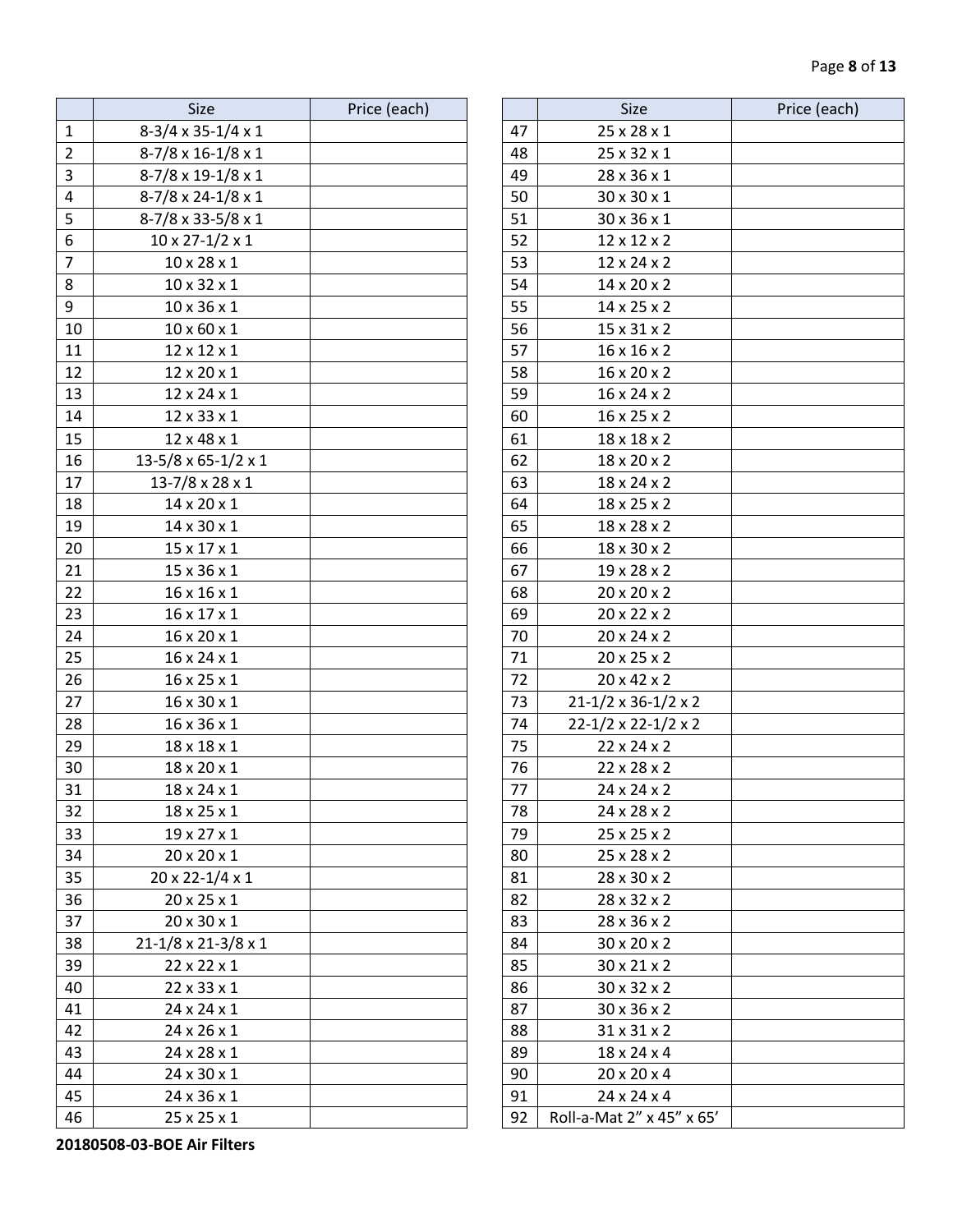#### 7.B IRS Form W9

| <b>Request for Taxpayer</b><br><b>Identification Number and Certification</b><br>(Rev. December 2014)<br>Department of the Treasury<br>Internal Revenue Service<br>1 Name (as shown on your income tax return). Name is required on this line; do not leave this line blank.                                                                                                                                                                                                                                                                                                                                                                                                                                                                                                |                                                                                                                                                                                                                                                                                                                                                                                                                                                                                                                                                                                                                                                                                    |                                                                                                                                                                                                                                                                                    |                                                                                                                                                                  |               |                                                                                                                                                                                                                              | Give Form to the<br>requester. Do not<br>send to the IRS. |  |
|-----------------------------------------------------------------------------------------------------------------------------------------------------------------------------------------------------------------------------------------------------------------------------------------------------------------------------------------------------------------------------------------------------------------------------------------------------------------------------------------------------------------------------------------------------------------------------------------------------------------------------------------------------------------------------------------------------------------------------------------------------------------------------|------------------------------------------------------------------------------------------------------------------------------------------------------------------------------------------------------------------------------------------------------------------------------------------------------------------------------------------------------------------------------------------------------------------------------------------------------------------------------------------------------------------------------------------------------------------------------------------------------------------------------------------------------------------------------------|------------------------------------------------------------------------------------------------------------------------------------------------------------------------------------------------------------------------------------------------------------------------------------|------------------------------------------------------------------------------------------------------------------------------------------------------------------|---------------|------------------------------------------------------------------------------------------------------------------------------------------------------------------------------------------------------------------------------|-----------------------------------------------------------|--|
| οi                                                                                                                                                                                                                                                                                                                                                                                                                                                                                                                                                                                                                                                                                                                                                                          | 2 Business name/disregarded entity name, if different from above                                                                                                                                                                                                                                                                                                                                                                                                                                                                                                                                                                                                                   |                                                                                                                                                                                                                                                                                    |                                                                                                                                                                  |               |                                                                                                                                                                                                                              |                                                           |  |
| page<br>Specific Instructions on<br>Print or type<br>See                                                                                                                                                                                                                                                                                                                                                                                                                                                                                                                                                                                                                                                                                                                    | 3 Check appropriate box for federal tax classification; check only one of the following seven boxes:<br>S Corporation Partnership<br>Individual/sole proprietor or<br>C Corporation<br>Trust/estate<br>single-member LLC<br>Limited liability company. Enter the tax classification (C=C corporation, S=S corporation, P=partnership) ▶<br>Note. For a single-member LLC that is disregarded, do not check LLC; check the appropriate box in the line above for<br>the tax classification of the single-member owner.<br>Other (see instructions) ▶<br>5 Address (number, street, and apt. or suite no.)<br>Requester's name and address (optional)<br>6 City, state, and ZIP code |                                                                                                                                                                                                                                                                                    |                                                                                                                                                                  | code (if any) | 4 Exemptions (codes apply only to<br>certain entities, not individuals; see<br>instructions on page 3):<br>Exempt payee code (if any)<br>Exemption from FATCA reporting<br>(Applies to accounts maintained outside the U.S.) |                                                           |  |
|                                                                                                                                                                                                                                                                                                                                                                                                                                                                                                                                                                                                                                                                                                                                                                             |                                                                                                                                                                                                                                                                                                                                                                                                                                                                                                                                                                                                                                                                                    | 7 List account number(s) here (optional)                                                                                                                                                                                                                                           |                                                                                                                                                                  |               |                                                                                                                                                                                                                              |                                                           |  |
| Part I                                                                                                                                                                                                                                                                                                                                                                                                                                                                                                                                                                                                                                                                                                                                                                      |                                                                                                                                                                                                                                                                                                                                                                                                                                                                                                                                                                                                                                                                                    | <b>Taxpayer Identification Number (TIN)</b>                                                                                                                                                                                                                                        |                                                                                                                                                                  |               |                                                                                                                                                                                                                              |                                                           |  |
| Enter your TIN in the appropriate box. The TIN provided must match the name given on line 1 to avoid<br>backup withholding. For individuals, this is generally your social security number (SSN). However, for a<br>resident alien, sole proprietor, or disregarded entity, see the Part I instructions on page 3. For other<br>entities, it is your employer identification number (EIN). If you do not have a number, see How to get a<br>TIN on page 3.<br>Note. If the account is in more than one name, see the instructions for line 1 and the chart on page 4 for<br>guidelines on whose number to enter.                                                                                                                                                            |                                                                                                                                                                                                                                                                                                                                                                                                                                                                                                                                                                                                                                                                                    |                                                                                                                                                                                                                                                                                    | Social security number<br>or<br><b>Employer identification number</b>                                                                                            |               |                                                                                                                                                                                                                              |                                                           |  |
| Part II                                                                                                                                                                                                                                                                                                                                                                                                                                                                                                                                                                                                                                                                                                                                                                     | <b>Certification</b>                                                                                                                                                                                                                                                                                                                                                                                                                                                                                                                                                                                                                                                               |                                                                                                                                                                                                                                                                                    |                                                                                                                                                                  |               |                                                                                                                                                                                                                              |                                                           |  |
|                                                                                                                                                                                                                                                                                                                                                                                                                                                                                                                                                                                                                                                                                                                                                                             | Under penalties of perjury, I certify that:                                                                                                                                                                                                                                                                                                                                                                                                                                                                                                                                                                                                                                        |                                                                                                                                                                                                                                                                                    |                                                                                                                                                                  |               |                                                                                                                                                                                                                              |                                                           |  |
| 1. The number shown on this form is my correct taxpayer identification number (or I am waiting for a number to be issued to me); and<br>2. I am not subject to backup withholding because: (a) I am exempt from backup withholding, or (b) I have not been notified by the Internal Revenue<br>Service (IRS) that I am subject to backup withholding as a result of a failure to report all interest or dividends, or (c) the IRS has notified me that I am<br>no longer subject to backup withholding; and                                                                                                                                                                                                                                                                 |                                                                                                                                                                                                                                                                                                                                                                                                                                                                                                                                                                                                                                                                                    |                                                                                                                                                                                                                                                                                    |                                                                                                                                                                  |               |                                                                                                                                                                                                                              |                                                           |  |
|                                                                                                                                                                                                                                                                                                                                                                                                                                                                                                                                                                                                                                                                                                                                                                             |                                                                                                                                                                                                                                                                                                                                                                                                                                                                                                                                                                                                                                                                                    | 3. I am a U.S. citizen or other U.S. person (defined below); and                                                                                                                                                                                                                   |                                                                                                                                                                  |               |                                                                                                                                                                                                                              |                                                           |  |
| 4. The FATCA code(s) entered on this form (if any) indicating that I am exempt from FATCA reporting is correct.<br>Certification instructions. You must cross out item 2 above if you have been notified by the IRS that you are currently subject to backup withholding<br>because you have failed to report all interest and dividends on your tax return. For real estate transactions, item 2 does not apply. For mortgage<br>interest paid, acquisition or abandonment of secured property, cancellation of debt, contributions to an individual retirement arrangement (IRA), and<br>generally, payments other than interest and dividends, you are not required to sign the certification, but you must provide your correct TIN. See the<br>instructions on page 3. |                                                                                                                                                                                                                                                                                                                                                                                                                                                                                                                                                                                                                                                                                    |                                                                                                                                                                                                                                                                                    |                                                                                                                                                                  |               |                                                                                                                                                                                                                              |                                                           |  |
| Sign<br>Here                                                                                                                                                                                                                                                                                                                                                                                                                                                                                                                                                                                                                                                                                                                                                                | Signature of<br>Date $\blacktriangleright$<br>U.S. person $\blacktriangleright$                                                                                                                                                                                                                                                                                                                                                                                                                                                                                                                                                                                                    |                                                                                                                                                                                                                                                                                    |                                                                                                                                                                  |               |                                                                                                                                                                                                                              |                                                           |  |
|                                                                                                                                                                                                                                                                                                                                                                                                                                                                                                                                                                                                                                                                                                                                                                             | <b>General Instructions</b>                                                                                                                                                                                                                                                                                                                                                                                                                                                                                                                                                                                                                                                        |                                                                                                                                                                                                                                                                                    | · Form 1098 (home mortgage interest), 1098-E (student loan interest), 1098-T                                                                                     |               |                                                                                                                                                                                                                              |                                                           |  |
|                                                                                                                                                                                                                                                                                                                                                                                                                                                                                                                                                                                                                                                                                                                                                                             |                                                                                                                                                                                                                                                                                                                                                                                                                                                                                                                                                                                                                                                                                    | Section references are to the Internal Revenue Code unless otherwise noted.                                                                                                                                                                                                        | (tuition)<br>· Form 1099-C (canceled debt)                                                                                                                       |               |                                                                                                                                                                                                                              |                                                           |  |
| Future developments. Information about developments affecting Form W-9 (such                                                                                                                                                                                                                                                                                                                                                                                                                                                                                                                                                                                                                                                                                                |                                                                                                                                                                                                                                                                                                                                                                                                                                                                                                                                                                                                                                                                                    |                                                                                                                                                                                                                                                                                    | . Form 1099-A (acquisition or abandonment of secured property)                                                                                                   |               |                                                                                                                                                                                                                              |                                                           |  |
| as legislation enacted after we release it) is at www.irs.gov/fw9.                                                                                                                                                                                                                                                                                                                                                                                                                                                                                                                                                                                                                                                                                                          |                                                                                                                                                                                                                                                                                                                                                                                                                                                                                                                                                                                                                                                                                    | Use Form W-9 only if you are a U.S. person (including a resident alien), to<br>provide your correct TIN.                                                                                                                                                                           |                                                                                                                                                                  |               |                                                                                                                                                                                                                              |                                                           |  |
| <b>Purpose of Form</b><br>An individual or entity (Form W-9 requester) who is required to file an information<br>return with the IRS must obtain your correct taxpayer identification number (TIN)<br>which may be your social security number (SSN), individual taxpayer identification<br>number (ITIN), adoption taxpayer identification number (ATIN), or employer<br>identification number (EIN), to report on an information return the amount paid to                                                                                                                                                                                                                                                                                                                |                                                                                                                                                                                                                                                                                                                                                                                                                                                                                                                                                                                                                                                                                    | If you do not return Form W-9 to the requester with a TIN, you might be subject<br>to backup withholding. See What is backup withholding? on page 2.<br>By signing the filled-out form, you:<br>1. Certify that the TIN you are giving is correct (or you are waiting for a number |                                                                                                                                                                  |               |                                                                                                                                                                                                                              |                                                           |  |
| to be issued).<br>you, or other amount reportable on an information return. Examples of information<br>2. Certify that you are not subject to backup withholding, or<br>returns include, but are not limited to, the following:                                                                                                                                                                                                                                                                                                                                                                                                                                                                                                                                             |                                                                                                                                                                                                                                                                                                                                                                                                                                                                                                                                                                                                                                                                                    |                                                                                                                                                                                                                                                                                    |                                                                                                                                                                  |               |                                                                                                                                                                                                                              |                                                           |  |
| 3. Claim exemption from backup withholding if you are a U.S. exempt payee. If<br>· Form 1099-INT (interest earned or paid)                                                                                                                                                                                                                                                                                                                                                                                                                                                                                                                                                                                                                                                  |                                                                                                                                                                                                                                                                                                                                                                                                                                                                                                                                                                                                                                                                                    |                                                                                                                                                                                                                                                                                    |                                                                                                                                                                  |               |                                                                                                                                                                                                                              |                                                           |  |
| . Form 1099-DIV (dividends, including those from stocks or mutual funds)                                                                                                                                                                                                                                                                                                                                                                                                                                                                                                                                                                                                                                                                                                    |                                                                                                                                                                                                                                                                                                                                                                                                                                                                                                                                                                                                                                                                                    |                                                                                                                                                                                                                                                                                    | applicable, you are also certifying that as a U.S. person, your allocable share of<br>any partnership income from a U.S. trade or business is not subject to the |               |                                                                                                                                                                                                                              |                                                           |  |
| * Form 1099-MISC (various types of income, prizes, awards, or gross proceeds)<br>withholding tax on foreign partners' share of effectively connected income, and                                                                                                                                                                                                                                                                                                                                                                                                                                                                                                                                                                                                            |                                                                                                                                                                                                                                                                                                                                                                                                                                                                                                                                                                                                                                                                                    |                                                                                                                                                                                                                                                                                    |                                                                                                                                                                  |               |                                                                                                                                                                                                                              |                                                           |  |
| . Form 1099-B (stock or mutual fund sales and certain other transactions by<br>4. Certify that FATCA code(s) entered on this form (if any) indicating that you are<br>exempt from the FATCA reporting, is correct. See What is FATCA reporting? on<br>brokers)                                                                                                                                                                                                                                                                                                                                                                                                                                                                                                              |                                                                                                                                                                                                                                                                                                                                                                                                                                                                                                                                                                                                                                                                                    |                                                                                                                                                                                                                                                                                    |                                                                                                                                                                  |               |                                                                                                                                                                                                                              |                                                           |  |
|                                                                                                                                                                                                                                                                                                                                                                                                                                                                                                                                                                                                                                                                                                                                                                             | page 2 for further information.<br>· Form 1099-S (proceeds from real estate transactions)                                                                                                                                                                                                                                                                                                                                                                                                                                                                                                                                                                                          |                                                                                                                                                                                                                                                                                    |                                                                                                                                                                  |               |                                                                                                                                                                                                                              |                                                           |  |
|                                                                                                                                                                                                                                                                                                                                                                                                                                                                                                                                                                                                                                                                                                                                                                             | . Form 1099-K (merchant card and third party network transactions)                                                                                                                                                                                                                                                                                                                                                                                                                                                                                                                                                                                                                 |                                                                                                                                                                                                                                                                                    |                                                                                                                                                                  |               |                                                                                                                                                                                                                              |                                                           |  |

Cat. No. 10231X

Form W-9 (Rev. 12-2014)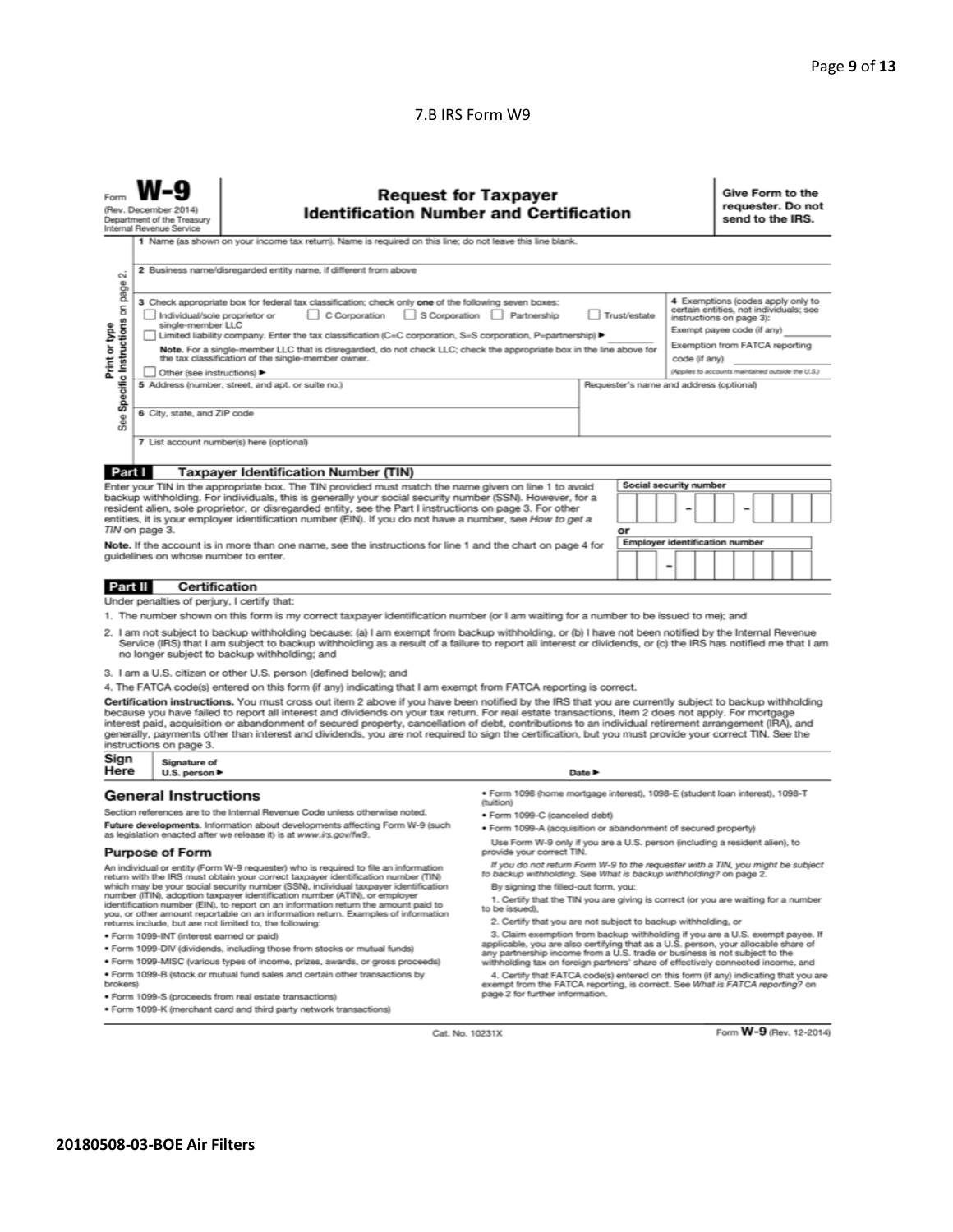#### **ATTACHMENT 7.C – Attestation Re Personnel**

# **ATTESTATION RE PERSONNEL USED IN CONTRACT PERFORMANCE**

| CONTRACTOR LEGAL ENTITY NAME:                                          |  |
|------------------------------------------------------------------------|--|
| FEDERAL EMPLOYER IDENTIFICATION NUMBER:<br>(or Social Security Number) |  |

**The Contractor, identified above, does hereby attest, certify, warrant and assure that the Contractor shall not knowingly utilize the services of an illegal immigrant in the performance of this Contract and shall not knowingly utilize the services of any subcontractor who will utilize the services of an illegal immigrant in the performance of this Contract, T.C.A. § 12-3-309.**

SIGNATURE & DATE:

*NOTICE: This attestation MUST be signed by an individual empowered to contractually bind the Contractor.*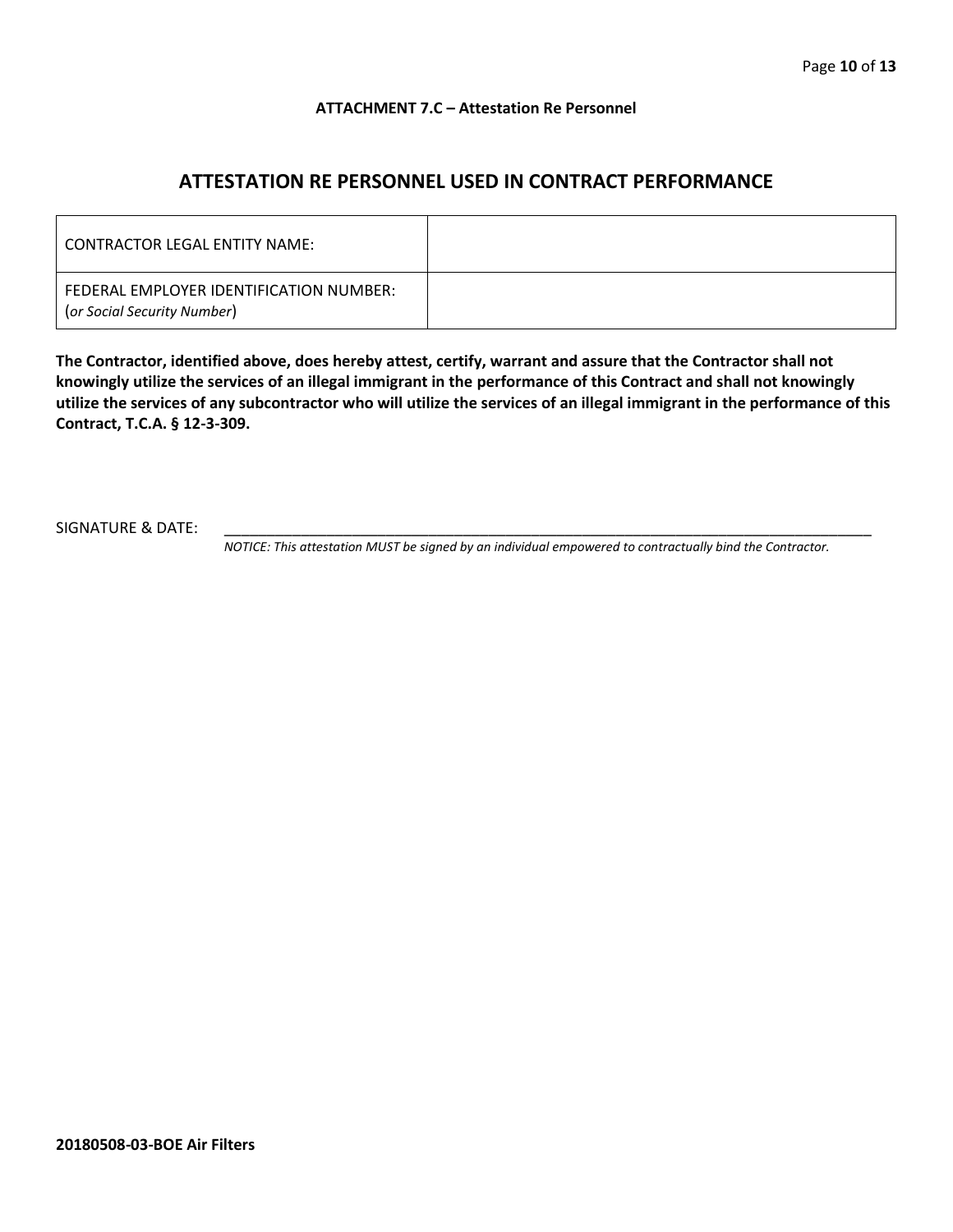#### **ATTACHMENT 7.D – Standard Terms & Conditions SUMNER COUNTY BOARD OF EDUCATION (SCS)**

#### **1. PREPARATION AND SUBMISSION OF BID.**

- **a.** Failure to examine any drawings**,** specifications, or instructions will be at the proposer's risk. Any deviation from the stated terms, conditions and specifications must be coordinated with and approved in writing by the SCS Purchasing Supervisor.
- **b.** ITB SUBMITTAL / SIGNATURE: Proposal shall give the full name and business address of the bidder. If the proposer is a corporation, the name shall be stated as it is in the corporate charter. Proposals must be signed in ink by the proposer's authorized agent. Unsigned proposals will be rejected. Proposals are to be sealed and the outside of the envelope is to reference the ITB number. The person signing the proposal must show their title, and if requested by SCS, must furnish satisfactory proof of his or her authority to bind his or her company in contract. Proposer understands that by submitting a proposal with an authorized signature, it shall constitute an offer to SCS. Proposals must be typewritten or in ink; otherwise they may not be considered. Purchase orders will be issued to the firm name appearing on the W9. Facsimile responses will not be considered.
- **c.** SCS is not responsible for any costs incurred by any vendor pursuant to the ITB. The vendor shall be responsible for all costs incurred in connection with the preparation and submission of its proposal.
- **d.** All proposers must be in compliance with T.C.A. § 62-6-119 at the time of proposal submission and provide evidence of compliance with the applicable provisions of the chapter before such proposal may be considered.
- **e.** Proposals are to be received in the location designated in the ITB no later than the specified date and time. Late submissions will NOT be opened or considered.
- **f.** No erasures permitted. Errors may be crossed out and corrections printed in ink or typewritten adjacent to error and must be initialed in ink by person signing the proposal.
- **g.** Specifications: Reference to available specifications shall be sufficient to make the terms of the specifications binding on the proposer. The use of the name of a manufacturer, or any special brand or make in describing an item does not restrict the proposer to that manufacturer or specific article, unless specifically stated. Comparable products of other manufacturers will be considered if proof of compatibility is contained in the proposal. Proposers are required to notify SCSs Purchasing Supervisor whenever specifications/procedures are not perceived to be fair and open. The articles on which the proposals are submitted must be equal or superior to that specified. Informative and Descriptive Literature: The proposer must show brand or trade names of the articles proposed, when applicable. It shall be the responsibility of the vendor, including vendors whose product is referenced, to furnish with the proposal such specifications, catalog pages, brochures or other data as will provide an adequate basis for determining the quality and functional capabilities of the product offered. Failure to provide this data may be considered valid justification for rejection of proposal.
- **h.** Samples: Samples of items when called for, must be furnished free of expense, and if not destroyed will, upon vendor's request within ten (10) days of proposal opening, be returned at the proposer's expense. Each sample must be labeled with the proposer's name, manufacturer's brand name and number, ITB number and item reference.
- **i.** Time of Performance: The number of calendar days in which delivery is to be made after receipt of order shall be stated in the proposal and may be a factor in making an award, price notwithstanding. If no delivery time is stated in the proposal, proposer agrees that delivery is to be made within two weeks (10 business days) of order.
- **j.** Transportation and delivery charges should be included in the price and be fully prepaid by the vendor to the destination specified in the ITB. Proposal prices shall include delivery of all items F.O.B. destination.
- **k.** New materials and supplies must be delivered unless otherwise specifically stated in the ITB.
- **l.** Alternate/multiple proposals will not be considered unless specifically called for in the ITB.
- **m.** Only proposals submitted on ITB forms furnished by SCS will be considered.
- **n.** By signing the ITB where indicated, the proposer agrees to strictly abide by all local, state and federal statutes and regulations. The proposer further certifies that this proposal is made without collusion or fraud.
- **o.** Error in Proposal. In case of error in the extension of prices in the proposal, the unit price will govern. Late submissions will NOT be opened or considered. Proposers are cautioned to verify their proposals before submission, as amendments received after the ITB deadline will not be considered. No proposal shall be altered, amended or withdrawn after opening. After proposal opening, a proposer may withdraw a proposal only when there is obvious clerical error such as a misplaced decimal point, or when enforcement of the proposal would impose unconscionable hardship due to an error in the proposal resulting in a quotation substantially below the other proposals received. Proposal withdrawals will be considered only upon written request of the proposer.

#### **20180508-03-BOE Air Filters**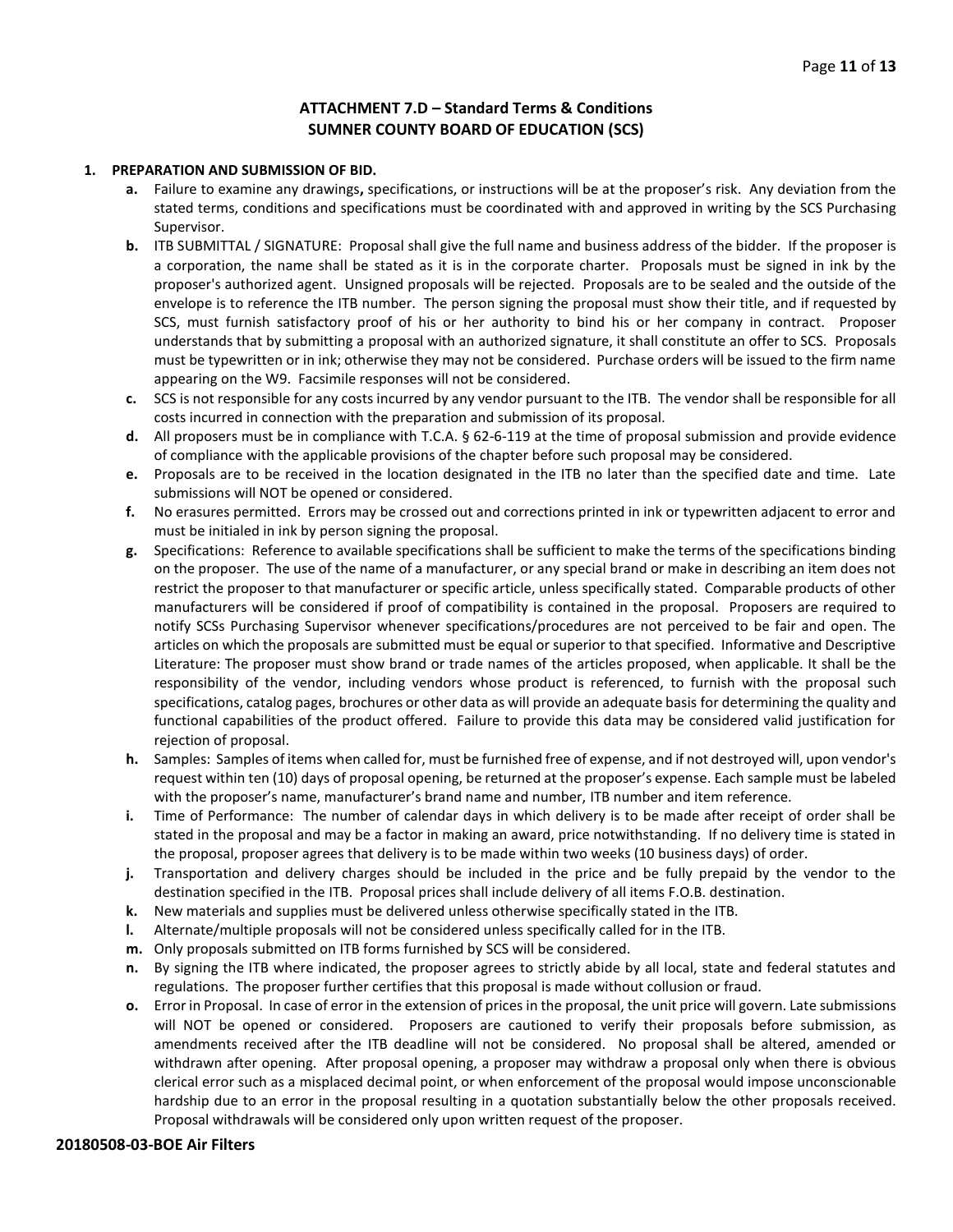- **2. OPEN RECORDS.** In order to comply with the provisions of the Tennessee Open Records Act, all proposals will be publicly opened and are subject to public inspection after the award upon written request. Proposers may be present at ITB opening. Summary information will be posted the SCS website, www.sumnerschools.org under the Invitation to Bid link.
- **3. ACCEPTANCE AND AWARD.** SCS reserves the right to reject any and all proposals and to waive any informality in proposals and, unless otherwise specified by the proposers to accept any item in the proposal. Action to reject all proposals shall be taken for unreasonably high prices, errors in the bid documents, cessation of need, unavailability of funds, or any other reason approved by SCS.
	- **a.** Contracts and purchases will be made with the lowest, responsive, responsible, qualified proposer. The quality of the articles to be supplied, their conformity with the specifications, their suitability to the requirements of the Institution, cash discount offered, and the delivery terms will be taken into consideration.
	- **b.** Any deviation from these stated terms, specifications and conditions must be coordinated with and approved in writing by the Purchasing Supervisor.
	- **c.** Prices quoted on the response (if any) are to be considered firm and binding until the said equipment, supplies or services are in the possession of SCS.
	- **d.** SCS reserves the right to order more or less than the quantity listed in the proposal.
	- **e.** If a proposal fails to state a time within which a proposal must be accepted, it is understood and agreed that SCS shall have ninety (90) days to accept.
	- **f.** No purchase or contract is authorized or valid until the issuance of a SCS purchase order in accordance with SCS policy. No SCS employee is authorized to purchase equipment, supplies or services prior to the issuance of such a purchase order.
	- **g.** The contract may not be assigned without written SCS consent.
	- **h.** If the appropriate space is marked on the ITB, other Institutions (such as State, Local and/or Public Agencies) may purchase off the contract during the same period as SCS.
	- **i.** The awarded proposer will be required to post a performance and payment bond in the amount of 25% of the contract price if it exceeds \$100,000 as stated by T.C.A. §12-4-201.
	- **j.** If the project cost is in excess of \$25,000 a performance bond must be secured by the requesting part in an amount equal to the market improvement value.
- **4. PAYMENT**. Payment terms must be specified in the proposal, including any discounts for early payment. Partial payments will not be approved unless justification for such payment can be shown. Terms will be NET 30 days. Payment will not be made until the conditions and specifications of the ITB are inspected and approved as conforming by persons appointed by SCS.
- **5. DEFAULT OF SELECTED VENDOR.** In case of vendor default, SCS may procure the articles or services from other sources and hold the defaulting vendor responsible for any resulting cost. If the awarded vendor violates any terms of their proposal, the contract, SCS policy or any law, they may be disqualified from submitting proposals for a period of two years for minor violations or longer for major violations. Proposals from disqualified bidders will not be accepted during the period of disqualification.
- **6. INSPECTION OF PURCHASES.** Articles received which are not equivalent will not be accepted and will be picked up by the vendor or returned to vendor, shipping charges collect. SCS shall have a reasonable period in which to inspect and accept or reject materials without liability. If necessity requires SCS to use nonconforming materials, an appropriate reduction in payment may be made.
- **7. TAXES.** SCS is tax exempt; do not include taxes in quotation. Vendors making improvements or additions to or performing repair work on real property for SCS are liable for any applicable sales or use tax on tangible personal property used in connection with the contract or furnished to vendors by the state for use under the contract.
- **8. NONDISCRIMINATION.** SCS is an equal opportunity employer. SCS and bidder agree to comply with Titles VI and VII of the Civil Rights Act of 1964, Title IX of the Education Amendments of 1972, Section 504 of the Rehabilitation Act of 1973, Executive Order 11,246, the Americans with Disabilities Act of 1990 and the related regulations to each. Each party assures that it will not discriminate against any individual including, but not limited to employees or applicants for employment and/or students, because of race, religion, creed, color, sex, age, disability, veteran status or national origin. In the event that any claims should arise with regards to violations of any such local, state or federal law, statues, rule or regulations, the vendor will indemnify and hold SCS harmless for any damages, including court costs or attorney fees, which might be incurred.

#### **20180508-03-BOE Air Filters**